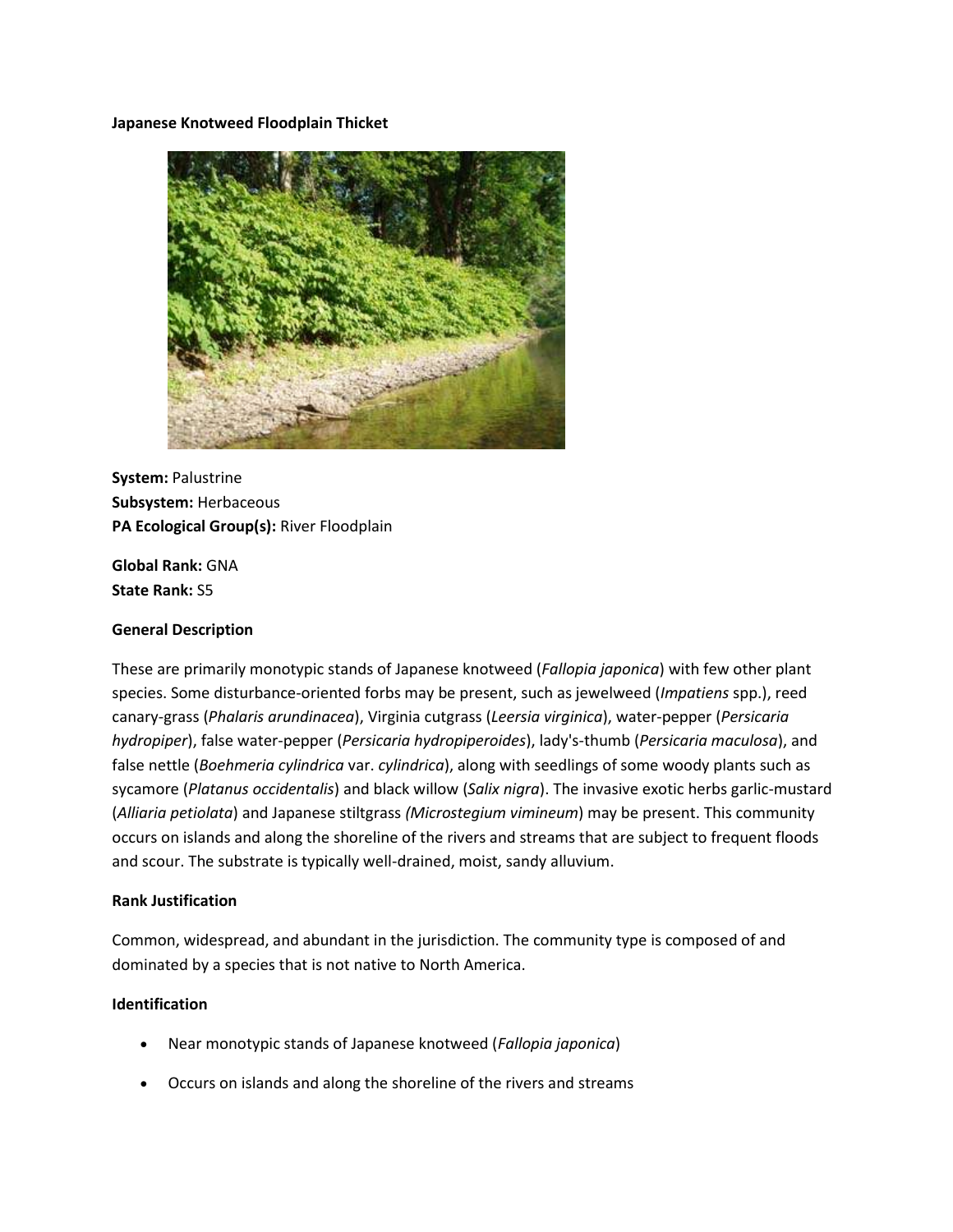• Subject to frequent floods and scour

# **Characteristic Species**

Herbs

- Cutgrass (*[Leersia virginica](http://www.natureserve.org/explorer/servlet/NatureServe?searchName=Leersia+virginica)*)
- Water-pepper (*[Persicaria hydropiper](http://www.natureserve.org/explorer/servlet/NatureServe?searchName=Polygonum%20+hydropiper)*)
- Mild water-pepper (*[Persicaria hydropiperoides](http://www.natureserve.org/explorer/servlet/NatureServe?searchName=Polygonum%20+hydropiperoides)*)
- Lady's-thumb (*[Persicaria maculosa](http://www.natureserve.org/explorer/servlet/NatureServe?searchName=Polygonum+persicaria%20)*)
- False nettle (*[Boehmeria cylindrica](http://www.natureserve.org/explorer/servlet/NatureServe?searchName=Boehmeria+cylindrica)*)

# Exotic Species

- [Japanese knotweed \(](http://www.natureserve.org/explorer/servlet/NatureServe?searchName=Polygonum+cuspidatum)*Fallopia japonica*)
- Reed canary-grass (*[Phalaris arundinacea](http://www.natureserve.org/explorer/servlet/NatureServe?searchName=Phalaris+arundinacea)*)
- Garlic-mustard (*[Alliaria petiolata](http://www.natureserve.org/explorer/servlet/NatureServe?searchName=Alliaria+petiolata)*)
- Japanese stiltgrass (*[Microstegium vimineum](http://www.natureserve.org/explorer/servlet/NatureServe?searchName=Microstegium+vimineum)*)

# **International Vegetation Classification Associations:**

Polygonum Cuspidatum Temporarily Flooded Herbaceous Vegetation (CEGL008472)

# **NatureServe Ecological Systems:**

# [Central Appalachian River Floodplain \(](http://www.natureserve.org/explorer/servlet/NatureServe?searchSystemUid=ELEMENT_GLOBAL.2.723001)CES202.608)

# **Origin of Concept**

Zimmerman, E., and G. Podniesinski. 2008. Classification, Assessment and Protection of Floodplain Wetlands of the Ohio Drainage. Pennsylvania Natural Heritage Program, Western Pennsylvania Conservancy, Pittsburgh, PA. Report to: The United States Environmental Protection Agency and the Pennsylvania Department of Conservation and Natural Resources, Office of Conservation Science. US EPA Wetlands Protection State Development Grant no. CD-973081-01-0.

# **Pennsylvania Community Code**

na : Not Available

# **Similar Ecological Communities**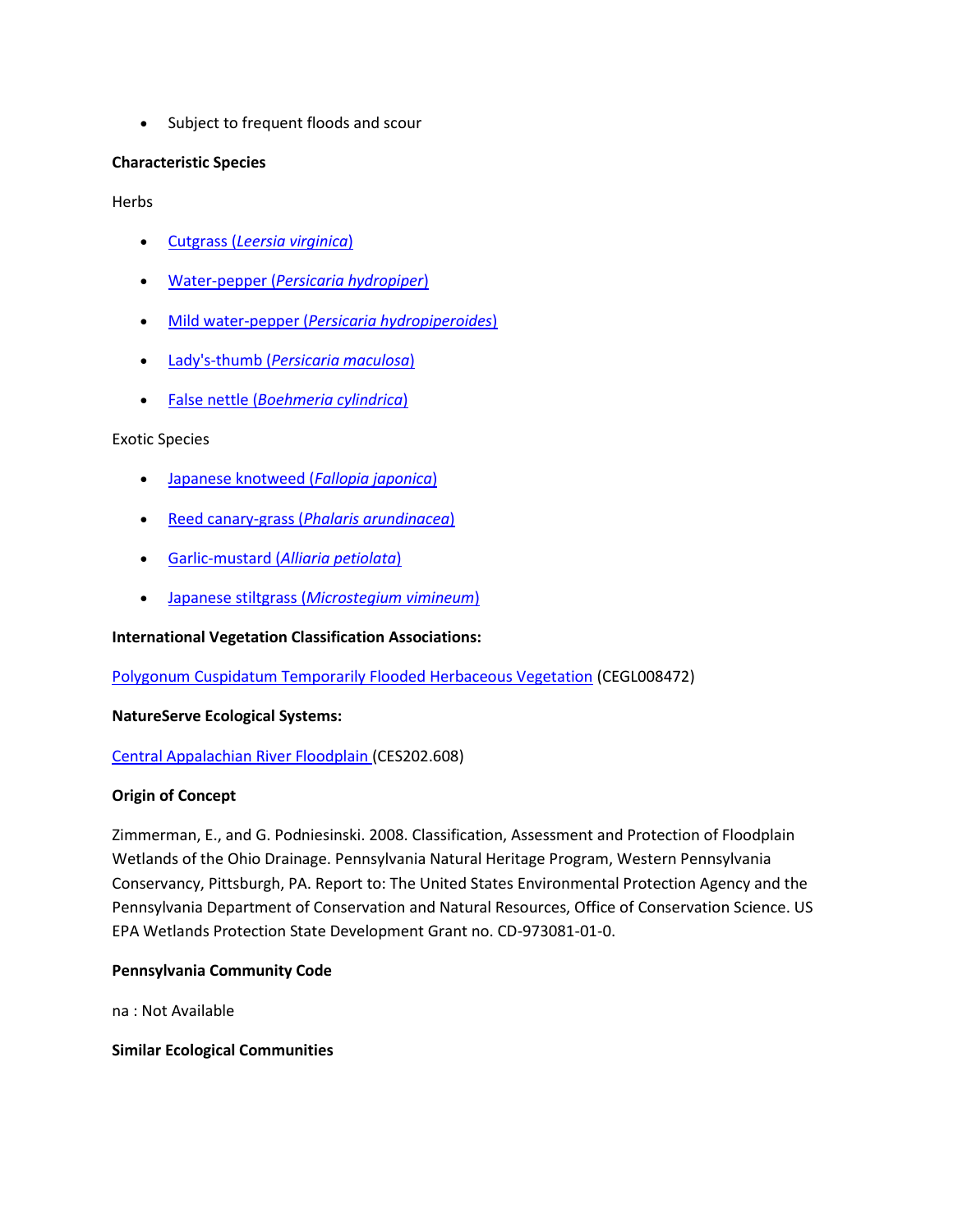Japanese Knotweed Floodplain Thicket is found on similar environmental settings as the Floodplain Meadow, Periodically Exposed Shoreline Community, Reed Canary-grass Floodplain Grassland, and Mixed Forb Marsh but is clearly dominated by an almost monotypic stand of Japanese knotweed (*Fallopia japonica*).

# **Fike Crosswalk**

None; this type is new to the Pennsylvania Plant Community Classification developed from river floodplain classification studies in the Susquehanna and Ohio River Basins.

# **Conservation Value**

Japanese Knotweed Floodplain Thicket can colonize disturbed flood and scour zones and displace native plant species and communities. While this community is associated with decreasing native species diversity, the community also serves as a buffer for sediment and pollution runoff from adjacent developed lands by slowing the flow of surficial water, causing sediment to settle within this wetland.

# **Threats**

Japanese knotweed is able to colonize disturbed areas and form monotypic clonal stands which decrease both light and nutrient availability to native species. This community can be a threat to and completely displace other wetland communities.

#### **Management**

It is important to prevent the spread of this community through invasive species control (herbicide and manual removal) and a natural buffer around the wetland should be maintained in order to minimize the spread of this community into adjacent vegetation.

# **Research Needs**

This community is dominated by an exotic invasive species and there is an increasing need to document the impacts of this community on native plant species and communities.

# **Trends**

The trend of this community is increasing due to the strong competitive nature of Japanese knotweed (*Fallopia japonica*) within altered environments.

# **Range Map**